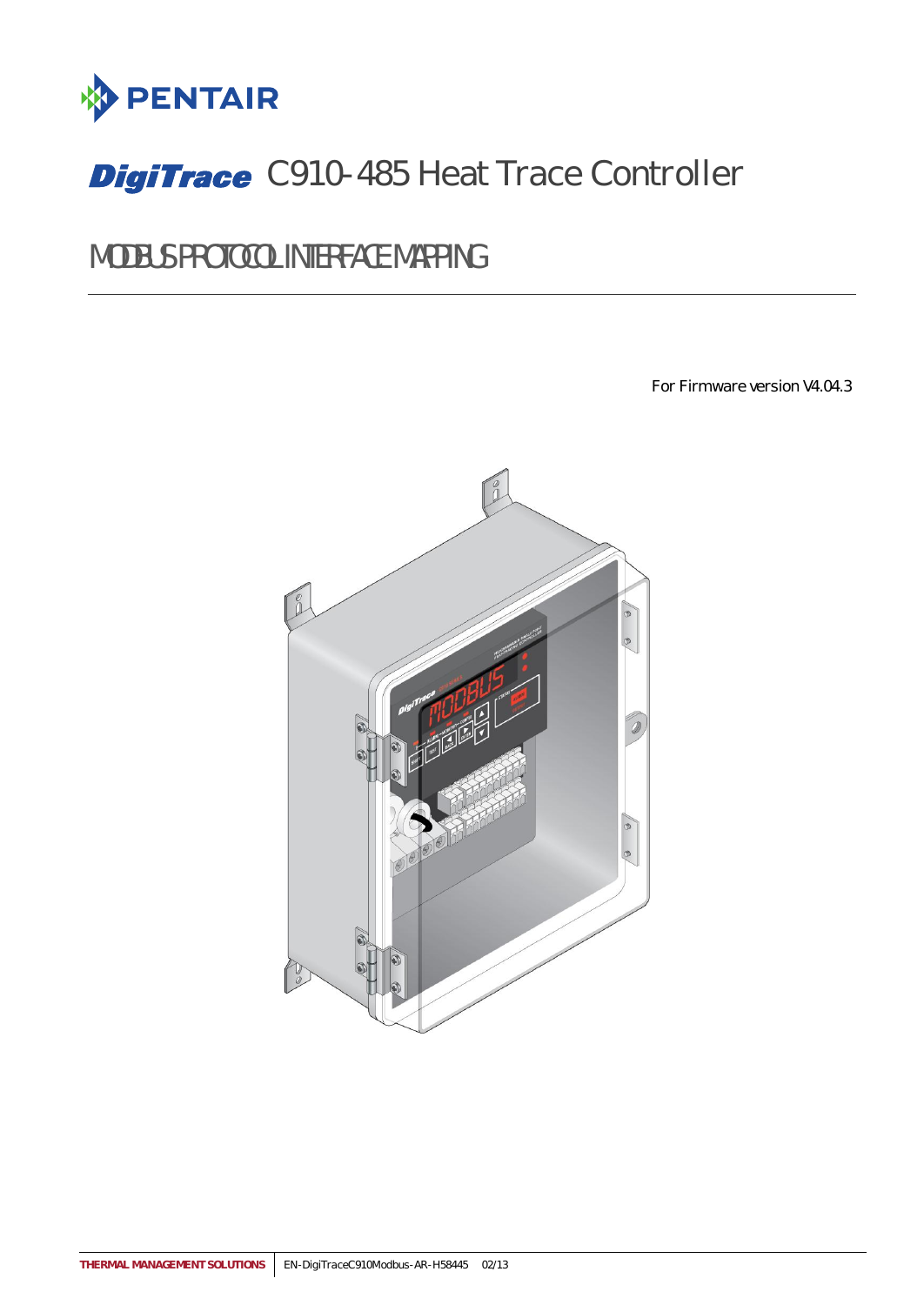| Section 2 - Modbus Functions Supported By the C910-4853           |  |
|-------------------------------------------------------------------|--|
| Section 3 - Modbus Exception Response Supported By the C910-485 4 |  |
|                                                                   |  |
|                                                                   |  |
|                                                                   |  |
|                                                                   |  |
|                                                                   |  |
|                                                                   |  |
|                                                                   |  |
|                                                                   |  |
|                                                                   |  |
|                                                                   |  |
|                                                                   |  |
|                                                                   |  |
|                                                                   |  |
|                                                                   |  |
|                                                                   |  |
|                                                                   |  |
|                                                                   |  |
| Section 21 - Database Synchronization Parameters 17               |  |
|                                                                   |  |
|                                                                   |  |
|                                                                   |  |
|                                                                   |  |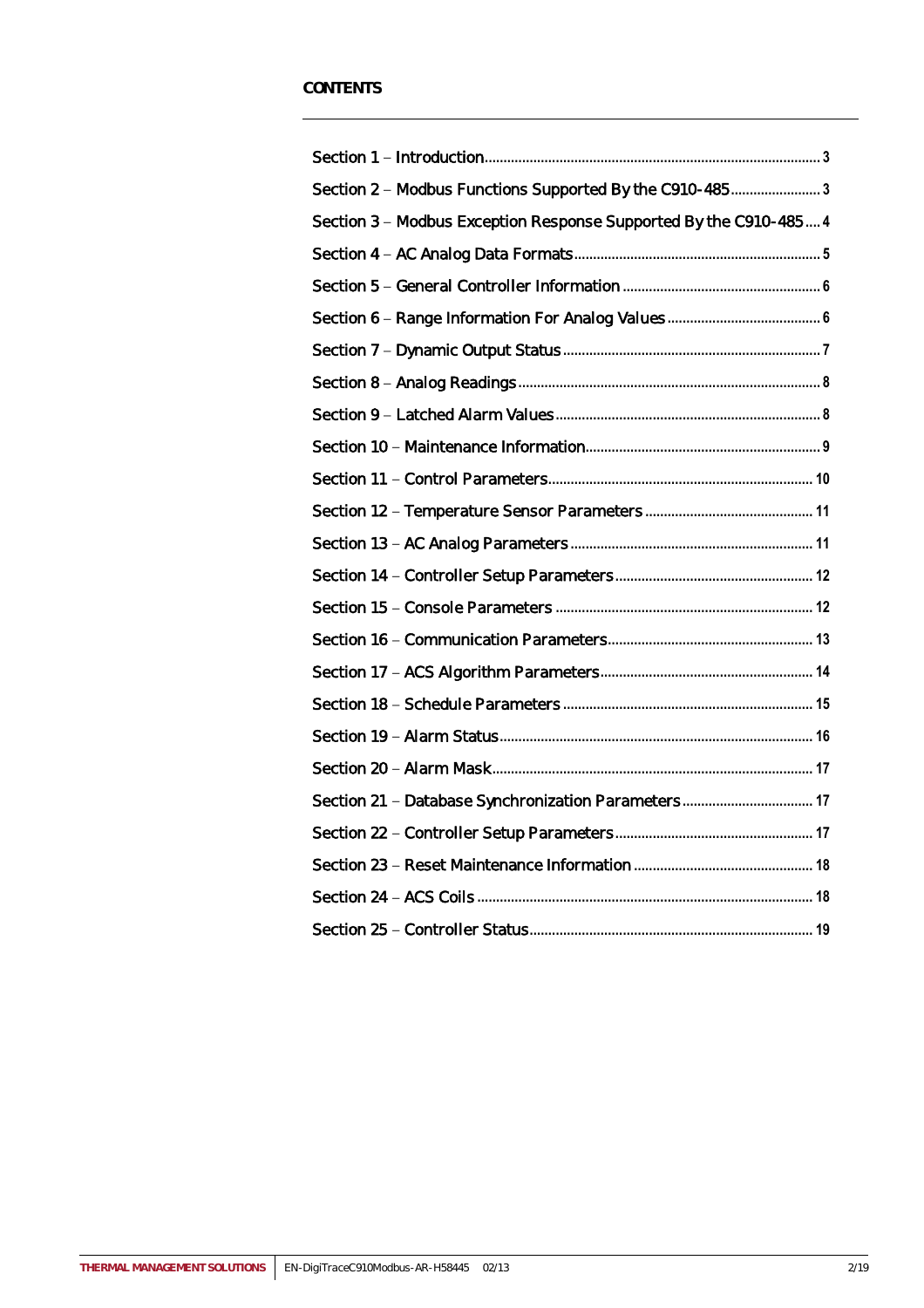#### <span id="page-2-0"></span>**Section 1 INTRODUCTION**

The C910-485 Heat Trace Controller (HTC) can communicate with a master computer system using the Modicon PLC Modbus protocol. This document gives the details on how the Modbus protocol is implemented in the C910-485 HTC.

#### <span id="page-2-1"></span>**Section 2 MODBUS FUNCTIONS SUPPORTED BY THE C910-485**

| addr | $=$ slave device address (=Modbus Address = 1 to 247)                          |
|------|--------------------------------------------------------------------------------|
| dadh | = BITS: 7-6=master ID; 5-1=sub address; 0=most significant bit of data address |

- dadl  $= 8$  least significant bits of data address
- $adenth = address count high$
- $adcntI = address count low$
- $bcount = byte count$

### Func Description

| 01 | Read Output (Coil) Status = Read (R/W) Bits<br>Tx: addr 01 dadh dadl adcnth adcntl                                                  | (Broadcast not supported)                                                                                                     |
|----|-------------------------------------------------------------------------------------------------------------------------------------|-------------------------------------------------------------------------------------------------------------------------------|
|    | Rx: addr 01 bcount data  (8 coils/byte)                                                                                             | (No response given for data address > 255)                                                                                    |
| 02 | Read Input Status = Read (Read only) Bits                                                                                           | (Broadcast not supported)                                                                                                     |
|    | Tx: addr 02 dadh dadl adcnth adcntl<br>Rx: addr 02 bcount data  (8 inputs/byte)                                                     | (No response given for data address > 255)                                                                                    |
| 03 | Read Holding Registers = Read (R/W) Words<br>Tx: addr 03 dadh dadl adcnth adcntl<br>Rx: addr 03 bcount data  (2 bytes/register)     | (Broadcast not supported)                                                                                                     |
| 04 | Read Input Registers = Read (Read only) Words<br>Tx: addr 04 dadh dadl adcnth adcntl<br>Rx: addr 04 bcount data  (2 bytes/register) | (Broadcast not supported)                                                                                                     |
| 05 | Force Single Coil = Write single (R/W) Bit<br>Tx: addr 05 dadh dadl datah datal<br>Rx: addr 05 dadh dadl datah datal                | (Broadcast not supported)<br>(datah datal must = $0000$ (off) or FF 00 (on))<br>(Response is given AFTER the data is written) |
| 06 | Preset Single Register = Write single (R/W) Word<br>Tx: addr 06 dadh dadl datah datal                                               | (Broadcast supported by address 6 and 7)                                                                                      |
|    | Rx: addr 06 dadh dadl datah datal                                                                                                   | (Response is given AFTER the data is written)                                                                                 |
| 08 | Diagnostics = Diagnostic Subfunctions<br>Tx: addr 08 subfch subfcl datah datal                                                      | (Broadcast not supported)                                                                                                     |
|    | Rx: addr 08 subfch subfcl datah datal<br>Note: A list of all the Diagnostic Subfunctions is given below.                            | (Response is given AFTER the function is done)                                                                                |
|    |                                                                                                                                     |                                                                                                                               |

15 Force Multiple Coils = Write multiple (R/W) Bits (Broadcast not supported)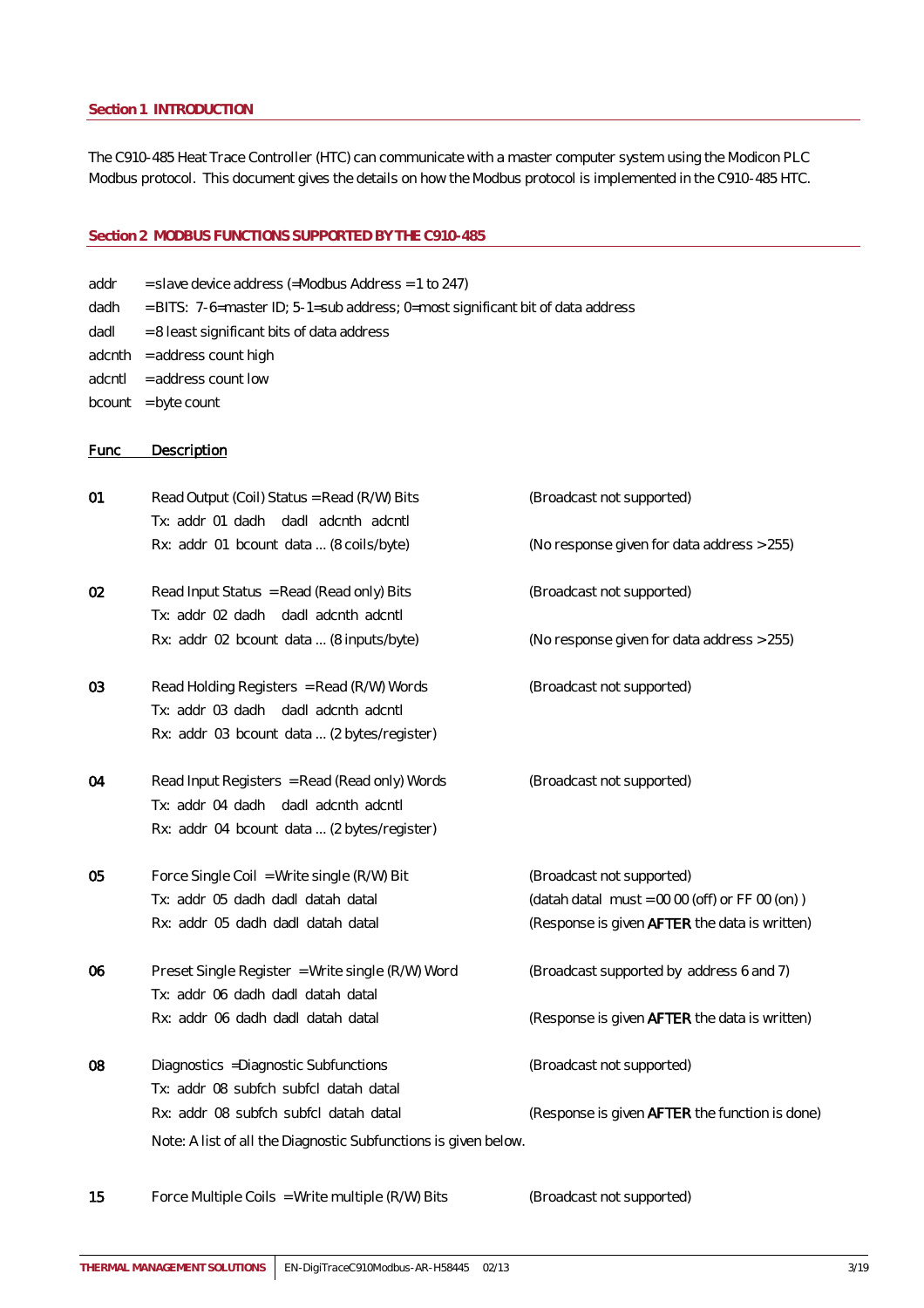|    | Tx: addr OF dadh dadl adcnth adcntl bcount data                                              | $(8 \text{ coils/byte}, \text{bcount} = (\text{adcnt} + 7) / 8)$ |
|----|----------------------------------------------------------------------------------------------|------------------------------------------------------------------|
|    | Rx: addr OF dadh dadl adcnth adcntl                                                          | (Response is given <b>AFTER</b> the data is written)             |
|    |                                                                                              |                                                                  |
| 16 | Preset Multiple Registers = Write multiple (R/W) Words                                       | (Broadcast not supported)                                        |
|    | Tx: addr 10 dadh dadl adcnth adcntl bcount data                                              | $(2 bytes/register, bound = 2 x adcnt)$                          |
|    | Rx: addr 10 dadh dadl adcnth adcntl                                                          | (Response is given <b>AFTER</b> the data is written)             |
|    | Note: Since serial buffer in 910 can only hold 50 characters, maximum adcnt=8 in ASCII mode. |                                                                  |

## <span id="page-3-0"></span>**Section 3 MODBUS EXCEPTION RESPONSE SUPPORTED BY THE C910-485**

| <b>Exception</b> | Description                         |
|------------------|-------------------------------------|
| 01               | Illegal Function Code               |
|                  | Tx: addr 09 dadh dadl adcnth adcntl |
|                  | Rx: addr 89 01                      |
|                  |                                     |
| 02               | Illegal Data Address                |
|                  | $Tx: addr$ 04 12 34 adcnth adcntl   |
|                  | Rx: addr 84 02                      |
|                  |                                     |
| 03               | Illegal Data Value                  |
|                  | Tx: addr 04 00 00 12 34             |
|                  | Rx: addr 84 03                      |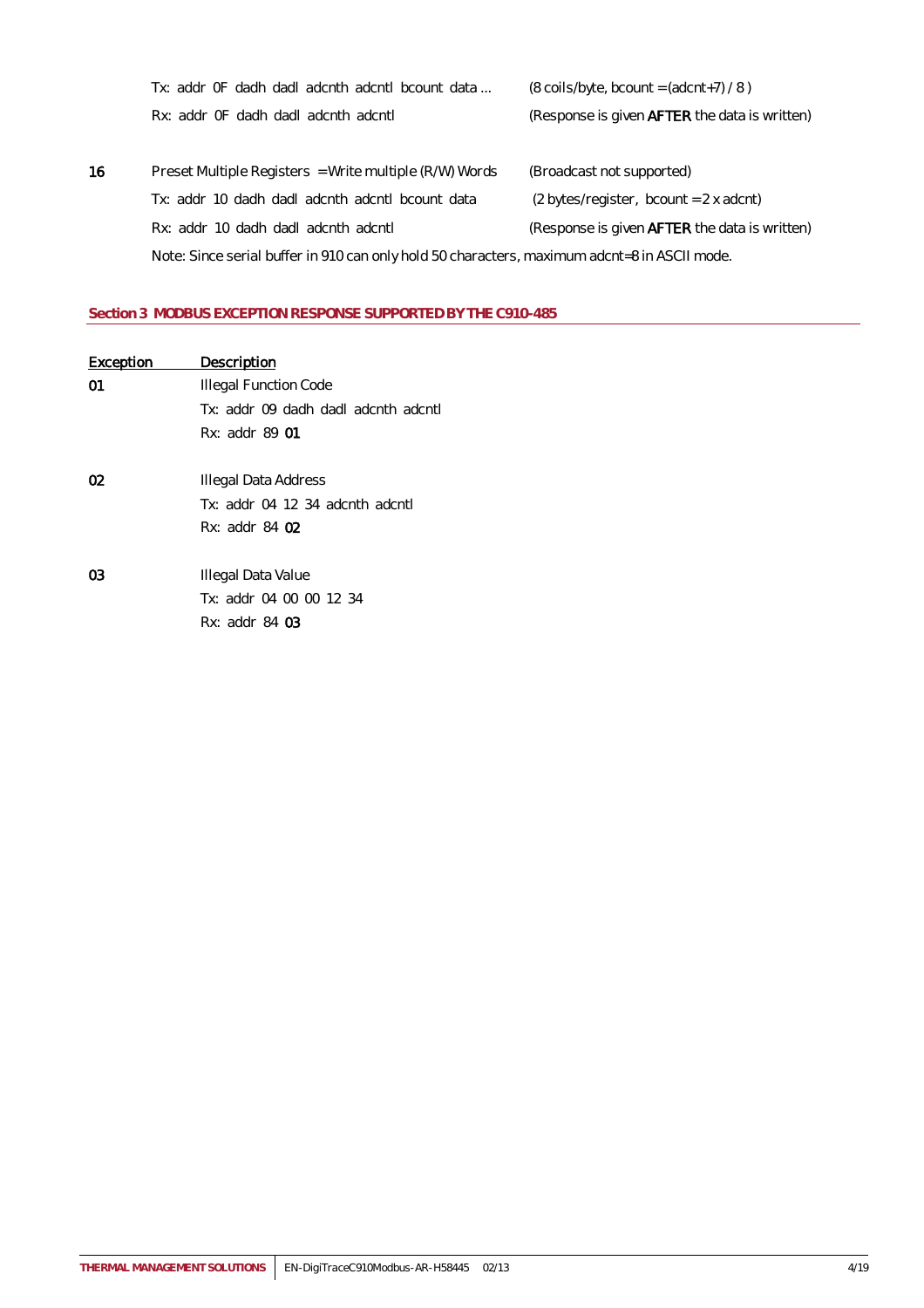<span id="page-4-0"></span>This section provides details of the implicit data types used in the Modbus protocol. The data type and formats are used in the address map tables in sections later in this document.

Integer data sent from the HTC is sent Most Significant Byte first, Least Significant Byte Last. Data may be signed or unsigned and may require some scaling depending on the data being read. The implied attributes (signed/unsigned and scaling) for the data being returned is as follows:

| Description         | Data Format                           |
|---------------------|---------------------------------------|
| Temperature         | Signed Integer in 10ths of °C         |
| Voltage             | Unsigned Integer in 10ths of AC Volts |
| Current             | Unsigned Integer in 100ths of Amps    |
| <b>Ground Fault</b> | Unsigned Integer in 10ths of mAmps    |
| Power               | Unsigned Integer in Watts             |
| Resistance          | Unsigned Integer in 100ths of Ohms    |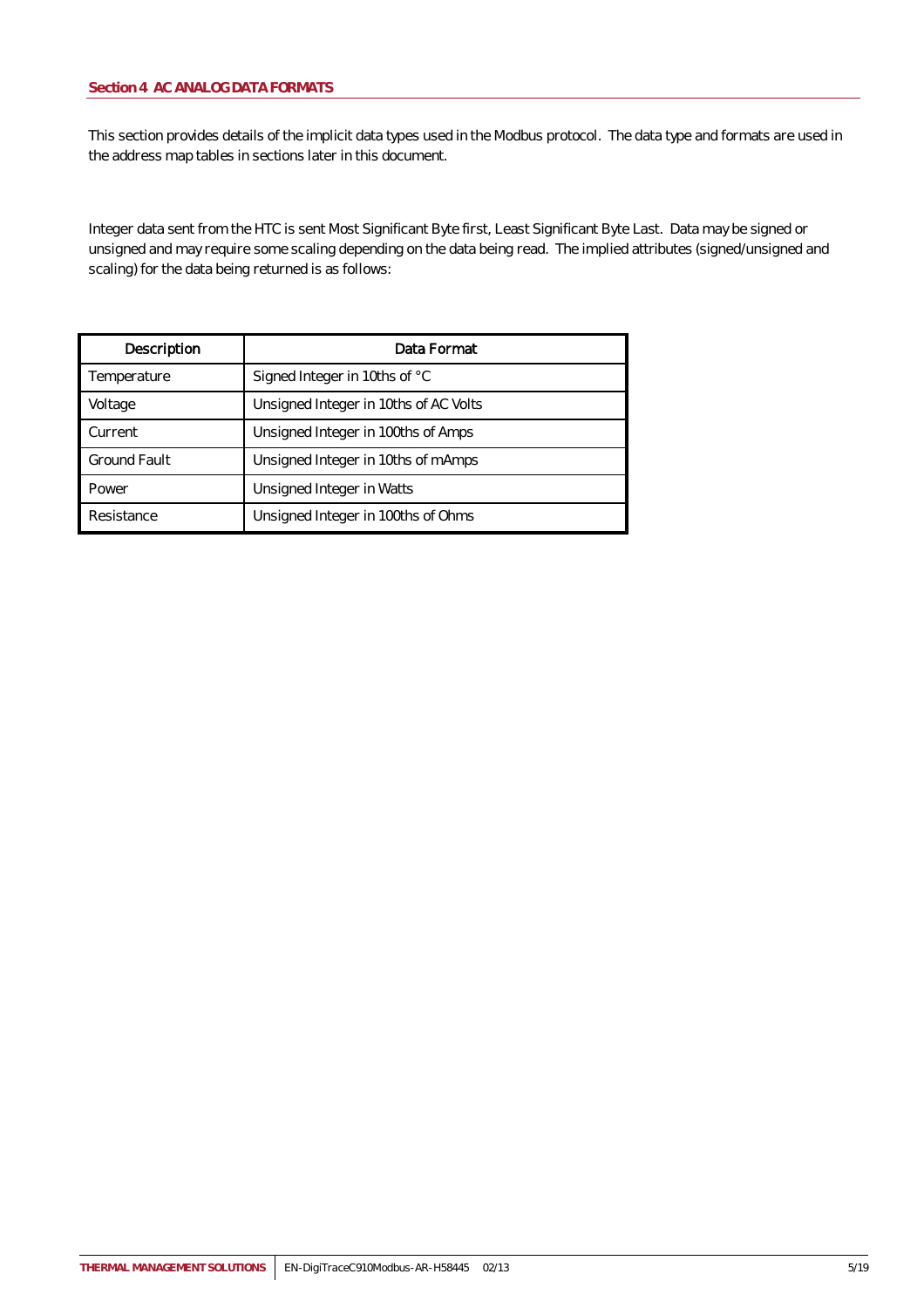## <span id="page-5-0"></span>**Section 5 GENERAL CONTROLLER INFORMATION**

| Description                     | Data<br>Address | Func<br>Code | Data<br>Format | Comments                          |
|---------------------------------|-----------------|--------------|----------------|-----------------------------------|
| Device Type                     | $\Omega$        | 4            | Integer        | $1024 = C910$                     |
| Firmware Version                |                 | 4            | Integer        | C910 Firmware Version-Major 0-255 |
| Firmware Version                | $\overline{2}$  | 4            | Integer        | C910 Firmware Version-Minor 0-255 |
| Firmware Version                | 3               | 4            | Integer        | C910 Firmware Version-Build 0-255 |
| Manufactured Year               | $\overline{4}$  | 4            | Integer        | Format: YY                        |
| Manufactured Month              | 5               | 4            | Integer        | Range 1-12                        |
| Manufactured Day                | 6               | 4            | Integer        | Range 1-31                        |
| Controller's Serial Number      |                 |              | Integer        | 1 to 16777215                     |
|                                 | $\overline{7}$  | 4            |                | Most significant word             |
|                                 | 8               | 4            |                | Least significant word            |
| Reserved - for factory use only | 9               | 4            |                |                                   |
| Reserved - for factory use only | 10              | 4            |                |                                   |
| Reserved - for factory use only | 11              | 4            |                |                                   |
| Reserved - for factory use only | 12              | 4            |                |                                   |
| Reserved - for factory use only | 13              | 4            |                |                                   |
| Reserved - for factory use only | 14              | 4            |                |                                   |
| <b>RESERVED</b>                 | 15 to 29        | 4            |                |                                   |

## <span id="page-5-1"></span>**Section 6 RANGE INFORMATION FOR ANALOG VALUES**

| Description                   | Data<br><b>Address</b> | <b>Func</b><br>Code | Data Format         | Comments |
|-------------------------------|------------------------|---------------------|---------------------|----------|
| Setpoint and TS Range Maximum | 30                     | 4                   | Temperature         |          |
| Setpoint and TS Range Minimum | 31                     | 4                   | Temperature         |          |
| Current Range Maximum         | 32                     | 4                   | Current             |          |
| Current Range Minimum         | 33                     | $\overline{4}$      | Current             |          |
| GFI Range Maximum             | 34                     | 4                   | <b>Ground Fault</b> |          |
| <b>GFI Range Minimum</b>      | 35                     | 4                   | <b>Ground Fault</b> |          |
| <b>RESERVED</b>               | 36 to 49               | 4                   |                     |          |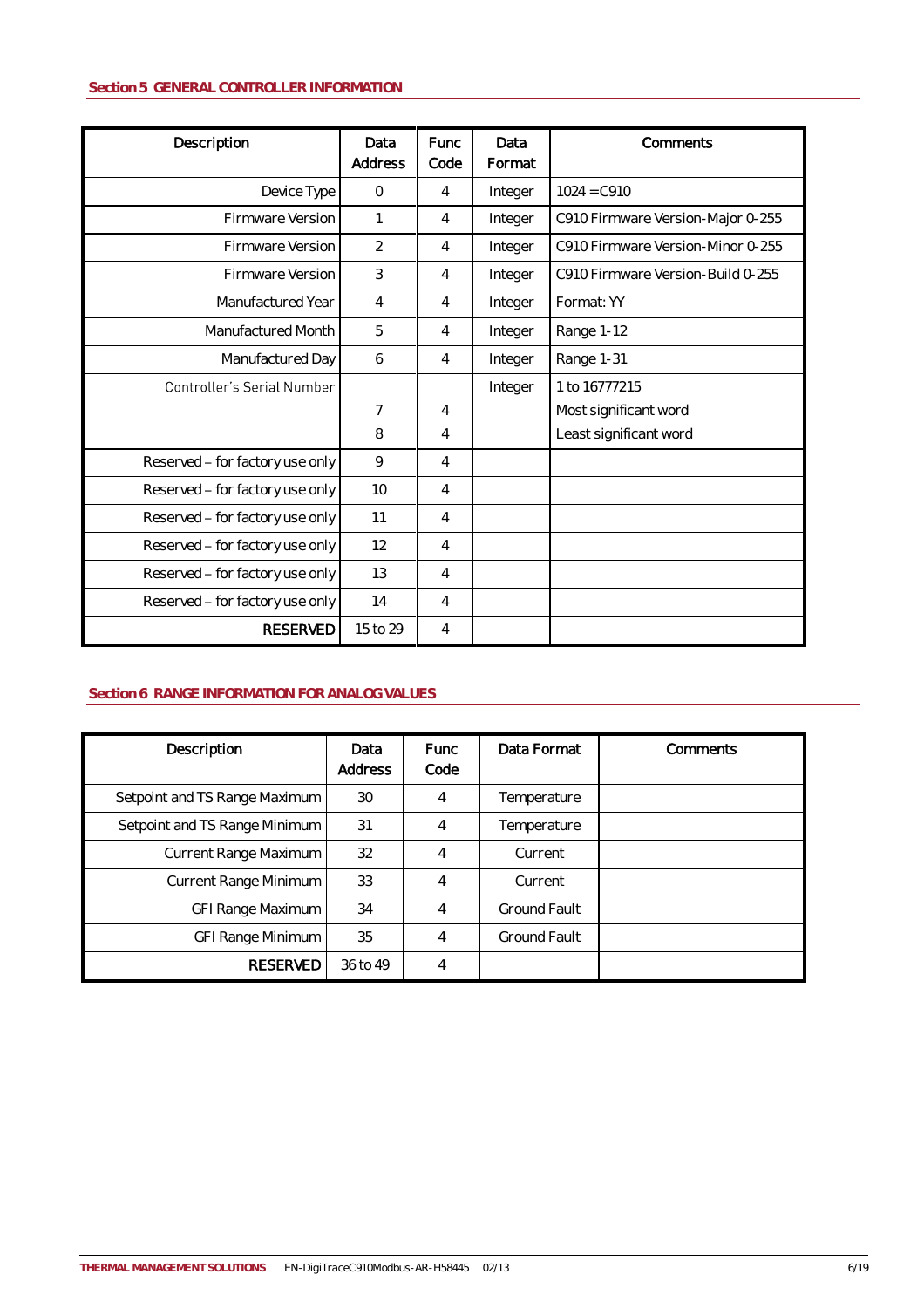<span id="page-6-0"></span>

| Description                     | Data<br>Address | Func<br>Code   | Data Format                             | Comments                                                                                                                                                                                                                                                                                                                                                                                                                                                                                                                                                                                                                 |
|---------------------------------|-----------------|----------------|-----------------------------------------|--------------------------------------------------------------------------------------------------------------------------------------------------------------------------------------------------------------------------------------------------------------------------------------------------------------------------------------------------------------------------------------------------------------------------------------------------------------------------------------------------------------------------------------------------------------------------------------------------------------------------|
| Control Output Duty Cycle       | 50              | 4              | Integer                                 | 0 to 100%: 0=full off, 100=full on                                                                                                                                                                                                                                                                                                                                                                                                                                                                                                                                                                                       |
| <b>Tracing Control Status</b>   | 51              | 4              | Integer                                 | Only reports the highest priority if more<br>than one condition exists.<br><b>Lowest Priority</b><br>0 = normal temperature control<br>$1 =$ output override force off<br>2 = auto-cycle in progress<br>$3 = not used$<br>$4 = not used$<br>5 = output override force on<br>6 = TS high limit cutout active<br>$7 = \text{contact}$ or toggle for 0.8 sec<br>$8 =$ overcurrent trip<br>$9 =$ ground fault trip<br>10 = EEROM being programmed<br>11 = EEROM failure<br>12 = run time error detected<br>$13$ = point not used<br>14 = start-up delay active<br>15 = factory only condition<br>16 = factory only condition |
|                                 |                 |                |                                         | <b>Highest Priority</b>                                                                                                                                                                                                                                                                                                                                                                                                                                                                                                                                                                                                  |
| PASC On-Count                   | 52              | $\overline{4}$ | Integer                                 |                                                                                                                                                                                                                                                                                                                                                                                                                                                                                                                                                                                                                          |
| PASC Off-Count                  | 53              | 4              | Integer                                 |                                                                                                                                                                                                                                                                                                                                                                                                                                                                                                                                                                                                                          |
| PASC Next Switch Count          | 54              | 4              | Integer                                 |                                                                                                                                                                                                                                                                                                                                                                                                                                                                                                                                                                                                                          |
| PASC Percent On                 | 55              | 4              | Integer                                 |                                                                                                                                                                                                                                                                                                                                                                                                                                                                                                                                                                                                                          |
| PASC Output State               | 56              | 4              | Integer                                 |                                                                                                                                                                                                                                                                                                                                                                                                                                                                                                                                                                                                                          |
| PASC Total Time                 | 57              | 4              | Integer                                 |                                                                                                                                                                                                                                                                                                                                                                                                                                                                                                                                                                                                                          |
| Current Schedule Segment value  | 58              | $\overline{4}$ | Current<br>Schedule<br>Segment<br>value | When using a schedule mode, displays<br>the currently running segment.<br>Undefined/invalid otherwise.<br>$Off = 0$<br>$E_{\text{conomy}} = 1$<br>Maintain $= 2$<br>$On = 3$                                                                                                                                                                                                                                                                                                                                                                                                                                             |
| <b>RESERVED</b>                 | 59              | $\overline{4}$ |                                         |                                                                                                                                                                                                                                                                                                                                                                                                                                                                                                                                                                                                                          |
| <b>EXT Transition Countdown</b> | 60              | $\overline{4}$ |                                         | Countdown to switch in seconds                                                                                                                                                                                                                                                                                                                                                                                                                                                                                                                                                                                           |
| Cycle On Count                  | 61              | $\overline{4}$ |                                         | Number of seconds to stay on                                                                                                                                                                                                                                                                                                                                                                                                                                                                                                                                                                                             |
| Cycle Off Count                 | 62              | $\overline{4}$ |                                         | Number of seconds to stay off                                                                                                                                                                                                                                                                                                                                                                                                                                                                                                                                                                                            |
| Cycle Next Switch Count         | 63              | $\overline{4}$ |                                         | Countdown to next switch in seconds                                                                                                                                                                                                                                                                                                                                                                                                                                                                                                                                                                                      |
| <b>RESERVED</b>                 | 64 to 69        | $\overline{4}$ |                                         |                                                                                                                                                                                                                                                                                                                                                                                                                                                                                                                                                                                                                          |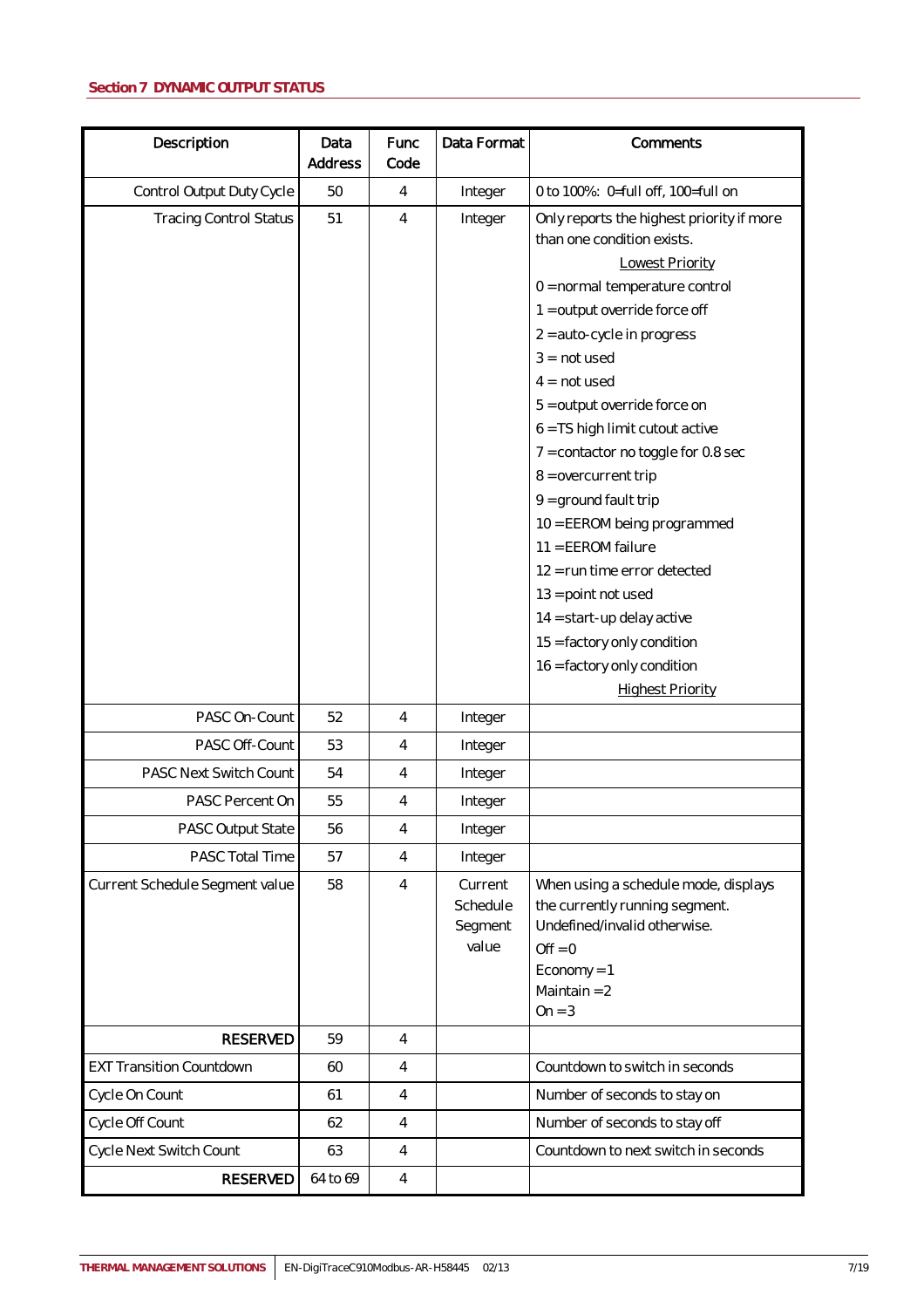<span id="page-7-0"></span>

| Description                           | Data<br>Address | Func<br>Code | Data Format  | Comments                                                                    |
|---------------------------------------|-----------------|--------------|--------------|-----------------------------------------------------------------------------|
| Average Control<br>Temperature        | 70              | 4            | Temperature  | Temperature failure = $+3000.0$ °C                                          |
| Average TS 1 Temperature              | 71              | 4            | Temperature  | TS 1 failure = $+3000.0$ °C<br>TS 1 not used = $+3200.0$ °C                 |
| Average TS 2 Temperature              | 72              | 4            | Temperature  | TS 2 failure = $+3000.0$ °C<br>TS 2 not used = $+3200.0$ °C                 |
| Average Load Current                  | 73              | 4            | Current      |                                                                             |
| Instantaneous Ground Fault<br>Current | 74              | 4            | Ground Fault |                                                                             |
| Average Voltage                       | 75              | 4            | Voltage      |                                                                             |
| Average Power Consumption             | 76<br>77        | 4<br>4       | Power        | Most significant word<br>Least significant word                             |
| Average Tracing Resistance            | 78<br>79        | 4<br>4       | Resistance   | Most significant word<br>Least significant word<br>open circuit = $8000.00$ |
| <b>RESERVED</b>                       | 80 to 89        | 4            |              |                                                                             |

## <span id="page-7-1"></span>**Section 9 LATCHED ALARM VALUES**

| Description                  | Data<br><b>Address</b> | <b>Func</b><br>Code | Data Format         | Comments                           |
|------------------------------|------------------------|---------------------|---------------------|------------------------------------|
| High TS 1 Alarm Value        | 90                     | 4                   | Temperature         | Invalid alarm value = $+3000.0$ °C |
| Low TS 1 Alarm Value         | 91                     | 4                   | Temperature         | $\overline{a}$                     |
| High TS 2 Alarm Value        | 92                     | 4                   | Temperature         | $\overline{a}$                     |
| Low TS 2 Alarm Value         | 93                     | 4                   | Temperature         | $\overline{a}$                     |
| Low Load Current Alarm Value | 94                     |                     | Current             | $\overline{a}$                     |
| GF High Alarm Value          | 95                     | 4                   | <b>Ground Fault</b> | $\bullet$                          |
| GF Current Trip Alarm Value  | 96                     | 4                   | <b>Ground Fault</b> | $\bullet$                          |
| <b>RESERVED</b>              | 97 to 119              | 4                   |                     |                                    |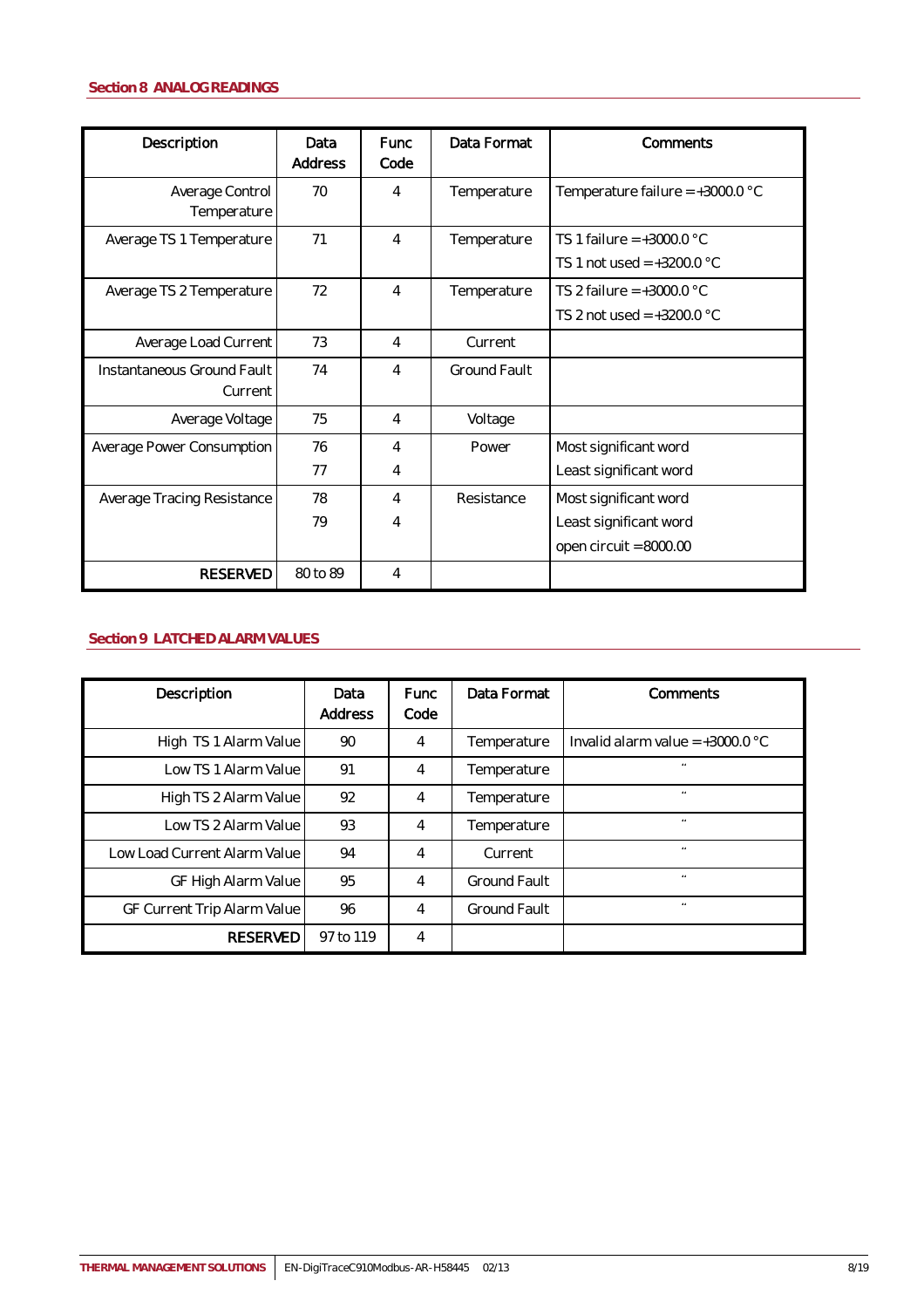## <span id="page-8-0"></span>**Section 10 MAINTENANCE INFORMATION**

| Description                                                           | Data<br><b>Address</b> | <b>Func</b><br>Code | Data Format         | Comments                                                              |
|-----------------------------------------------------------------------|------------------------|---------------------|---------------------|-----------------------------------------------------------------------|
| Maximum Control<br>Temperature                                        | 120                    | 4                   | Temperature         | Highest control temperature ever<br>measured (Invalid = $-3000.0$ °C) |
| Minimum Control<br>Temperature                                        | 121                    | $\overline{4}$      | Temperature         | Lowest control temperature ever<br>measured (Invalid = $+3000.0$ °C)  |
| Maximum TS 1 Temperature                                              | 122                    | 4                   | Temperature         | Highest TS 1 temperature ever<br>measured (Invalid = $-3000.0$ °C)    |
| Minimum TS 1 Temperature                                              | 123                    | 4                   | Temperature         | Lowest TS 1 temperature ever<br>measured (Invalid = $+3000.0$ °C)     |
| Maximum TS 2 Temperature                                              | 124                    | 4                   | Temperature         | Highest TS 2 temperature ever<br>measured (Invalid = $-3000.0$ °C)    |
| Minimum TS 2 Temperature                                              | 125                    | $\overline{4}$      | Temperature         | Lowest TS 2 temperature ever<br>measured (Invalid = $+3000.0$ °C)     |
| Power Accumulator                                                     | 126                    | $\overline{4}$      | Integer in 10ths    | Most significant word                                                 |
|                                                                       | 127                    | 4                   | of kW-hr            | Least significant word                                                |
| Highest Instantaneous Load<br><b>Current Ever Measured</b>            | 128                    | 4                   | Current             |                                                                       |
| Highest Instantaneous<br><b>Ground Fault Current Ever</b><br>Measured | 129                    | 4                   | <b>Ground Fault</b> |                                                                       |
| Contactor Cycle Count                                                 | 130                    | $\overline{4}$      | Integer             | Most significant word                                                 |
|                                                                       | 131                    | 4                   |                     | Least significant word                                                |
|                                                                       |                        |                     |                     | Number of off-on transitions                                          |
| Number of Hours In Use                                                | 132                    | $\overline{4}$      | Integer             | Most significant word                                                 |
|                                                                       | 133                    | 4                   |                     | Least significant word                                                |
| Number of Hours Since Last<br>Reset                                   | 134                    | 4                   | Integer             |                                                                       |
| <b>RESERVED</b>                                                       | 135 to 169             | 4                   |                     |                                                                       |
| <b>NOT USED</b>                                                       | 170 to 511             | 4                   |                     |                                                                       |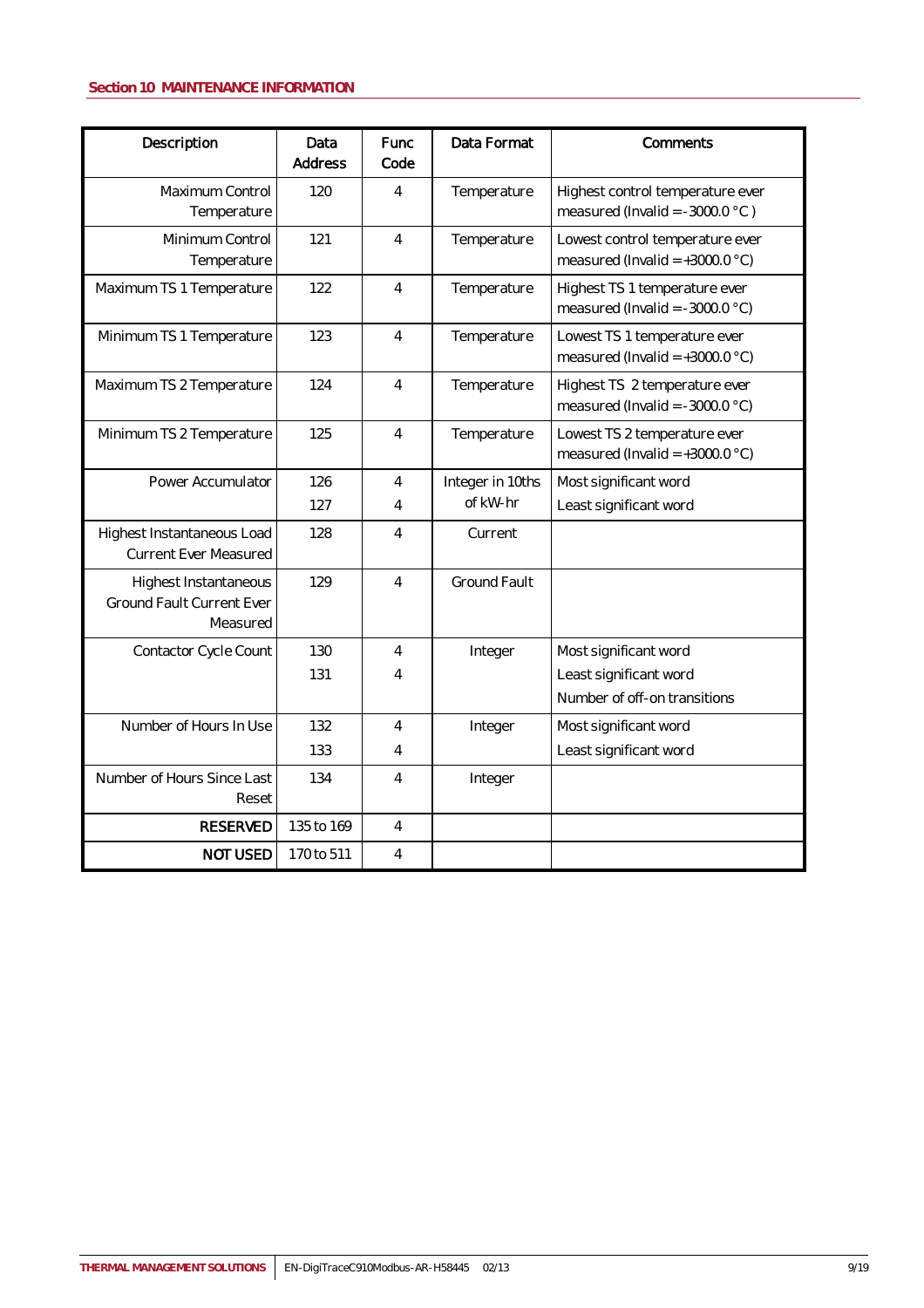## <span id="page-9-0"></span>**Section 11 CONTROL PARAMETERS**

| Description                         | Data<br>Address | Func<br>Code | Data Format | Comments                                                                                                                                                                                                               |
|-------------------------------------|-----------------|--------------|-------------|------------------------------------------------------------------------------------------------------------------------------------------------------------------------------------------------------------------------|
| Control Temperature Setpoint        | $\mathbf{0}$    | 3,6,16       | Temperature | -17.7C to 93.3C                                                                                                                                                                                                        |
| TS Control Mode                     | 1               | 3,6,16       | Integer     | $0 = TS 1$ Fail off/on<br>$1 = TS 1$ Fail to TS 2<br>$2 = TS 2$ Fail off/on<br>$3 = TS 2$ Fail to TS 1<br>4 = Average Fail off/on<br>$5 = Average$ Fail to good<br>$6 =$ Lowest Fail off/on<br>7 = Lowest Fail to good |
| Switch Control Mode                 | $\overline{2}$  | 3,6,16       | Integer     | $2 = \frac{on}{off}$<br>$3 = PASC$<br>6 = Duty Schedule<br>7 = Setpoint Schedule<br>8 = Bracketed Ambient<br>$9 = EXT$ Control                                                                                         |
| Deadband                            | $\mathfrak{Z}$  | 3,6,16       | Temperature | 1.0 °C to 10 °C                                                                                                                                                                                                        |
| PASC Minimum Ambient<br>Temperature | $\overline{4}$  | 3,6,16       | Temperature | Range:-73.0DegC (-730) to<br>51.0DegC (510)<br>Default -40DegC                                                                                                                                                         |
| PASC Minimum Pipe Size              | 5               | 3,6,16       | Integer     | $0 = 1.3$ cm<br>$1 = 2.5$ cm<br>$2 = 5.1$ cm                                                                                                                                                                           |
| PASC Power Adjust                   | 6               | 3,6,16       | Integer     | Range: 10-200<br>Default 100                                                                                                                                                                                           |
| Remote Override Status              | 9               | 3,6,16       | Integer     | $0 =$ Override Not Active<br>1 = Force On Override Active<br>2 = Inhibit Override Active                                                                                                                               |
| <b>RESERVED</b>                     | 7 to 19         | 3,6,16       |             |                                                                                                                                                                                                                        |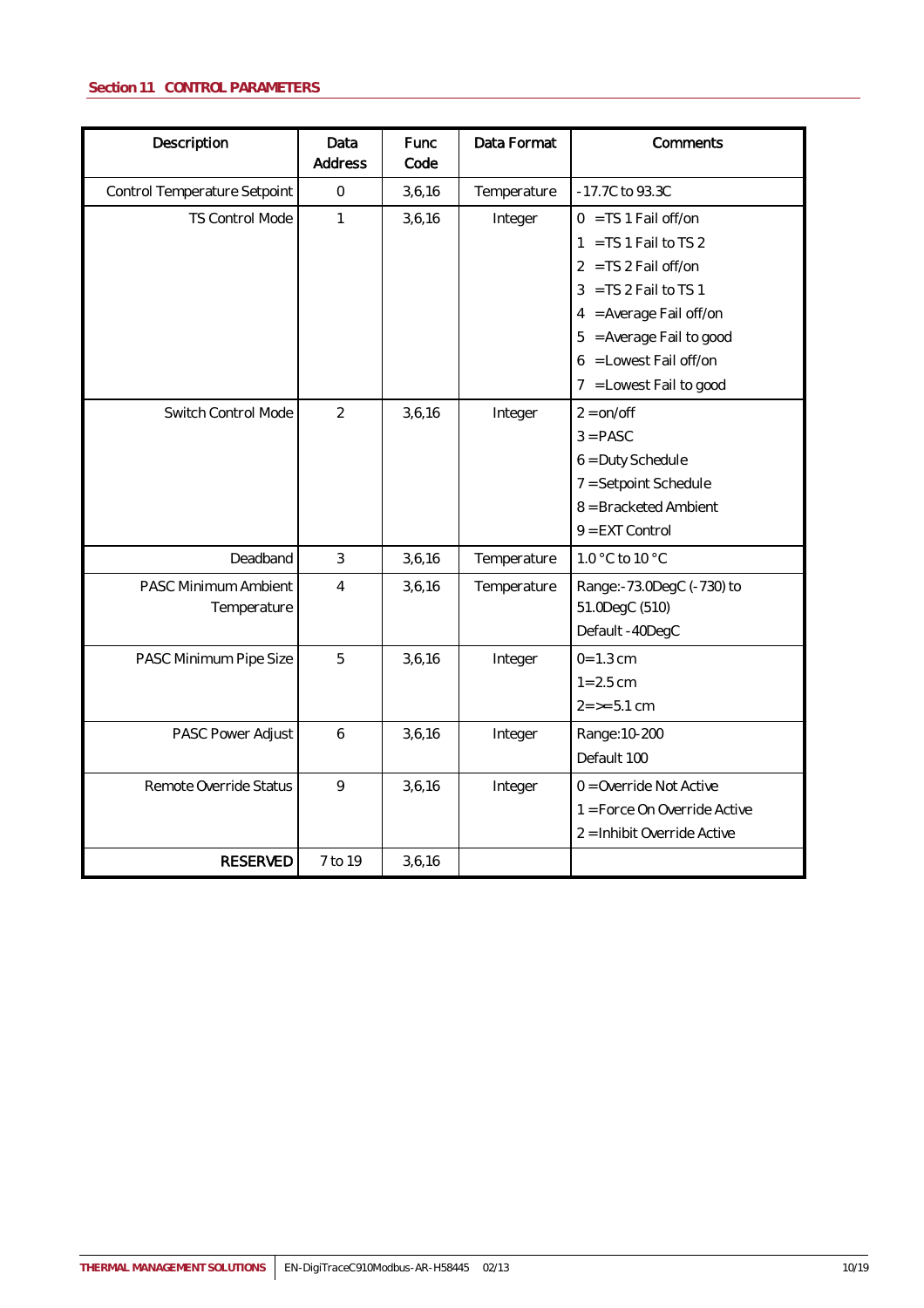## <span id="page-10-0"></span>**Section 12 TEMPERATURE SENSOR PARAMETERS**

| Description                 | Data<br>Address | <b>Func</b><br>Code | Data Format                                                    | Comments                                                                      |
|-----------------------------|-----------------|---------------------|----------------------------------------------------------------|-------------------------------------------------------------------------------|
| High TS 1 Alarm Setpoint    | 20              | 3,6,16              | Temperature                                                    | -17.7 °C to +93.3 °C                                                          |
| Low TS 1 Alarm Setpoint     | 21              | 3,6,16              | Temperature                                                    | $-17.7$ °C to $+82.2$ °C                                                      |
| High TS 2 Alarm Setpoint    | 22              | 3,6,16              | Temperature                                                    | -17.7 °C to +93.3 °C                                                          |
| Low TS 2 Alarm Setpoint     | 23              | 3,6,16              | Temperature                                                    | $-17.7$ °C to $+82.2$ °C                                                      |
| <b>RESERVED</b>             | 24 to 25        | 3,6,16              |                                                                |                                                                               |
| TS1 Configuration           | 26              | 3,6,16              | Integer                                                        | $0 = normal (control only)$<br>1 = high limit cutout enabled                  |
| TS2 Configuration           | 27              | 3,6,16              | Integer                                                        | $0 = normal (control only)$<br>1 = high limit cutout enabled                  |
| <b>RESERVED</b>             | 28 to 31        | 3,6,16              |                                                                |                                                                               |
| TS1 High Temperature Cutoff | 32              | 3,6,16              | The output is<br>turned off when<br>TS1 exceeds this<br>value. | Default = $93.3$ °C<br>Range:-17.7 °C to +93.3 °C<br>Units: tenths of degrees |
| TS2 High Temperature Cutoff | 33              | 3,6,16              | The output is<br>turned off when<br>TS2 exceeds this<br>value. | Default = $93.3$ °C<br>Range:-17.7 °C to +93.3 °C<br>Units: tenths of degrees |
| <b>RESERVED</b>             | 34 to 49        | 3,6,16              |                                                                |                                                                               |

## <span id="page-10-1"></span>**Section 13 AC ANALOG PARAMETERS**

| Description                        | Data<br>Address | <b>Func</b><br>Code | Data Format         | Comments            |
|------------------------------------|-----------------|---------------------|---------------------|---------------------|
| Low Load Current Alarm Setpoint    | 50              | 3.6.16              | Current             | 0.30 A to 30.00 A   |
| Ground Fault High Current Setpoint | 51              | 3,6,16              | <b>Ground Fault</b> | 20.0 mA to 100.0 mA |
| Ground Fault Trip Current Setpoint | 52              | 3,6,16              | <b>Ground Fault</b> | 20.0 mA to 100.0 mA |
| <b>RESERVED</b>                    | 53 to 89        | 3,6,16              |                     |                     |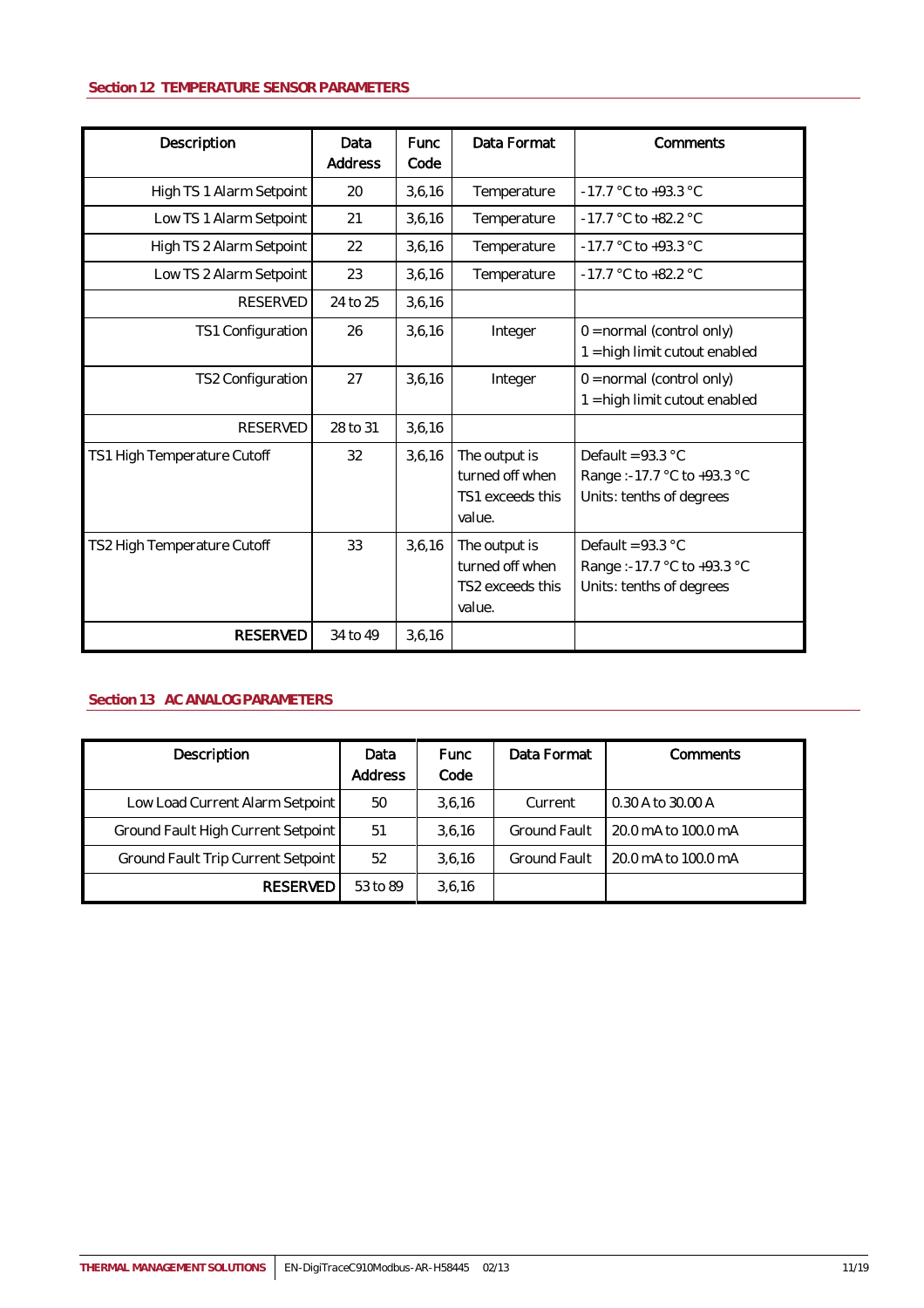<span id="page-11-0"></span>

| Description                                   | Data<br>Address | <b>Func</b><br>Code | Data Format  | Comments                                                                                                                       |
|-----------------------------------------------|-----------------|---------------------|--------------|--------------------------------------------------------------------------------------------------------------------------------|
| Controller's Identification Tag               | 90 to 99        | 3,6,16              | <b>ASCII</b> | ABCZ0123456789/-.()#<br>Two character per address.<br>String terminators = Null or space<br>Note: LSByte of 99 is always Null  |
| Auto-cycle Interval                           | 100             | 3,6,16              | Integer      | 1 to 240 hours or minutes                                                                                                      |
| Contactor Cycle Count Alarm Limit<br>Setpoint | 101<br>102      | 3,6,16<br>3,6,16    | Integer      | 0 to 999999<br>(must write 101 together with 102<br>using function code 16)<br>Most significant word<br>Least significant word |
| <b>External Input Configuration</b>           | 103             | 3,6,16              | Integer      | $0 =$ Override Not Active<br>2 = Inhibit Override Active<br>3 = Force On Override Active                                       |
| <b>RESERVED</b>                               | 104 to 119      | 3,6,16              |              |                                                                                                                                |

## <span id="page-11-1"></span>**Section 15 CONSOLE PARAMETERS**

| Description               | Data<br>Address | <b>Func</b><br>Code | Data Format | Comments                           |
|---------------------------|-----------------|---------------------|-------------|------------------------------------|
| Console Security Passcode | 120             | 3,6,16              | Integer     | 1 to $9999: 0 =$ Passcode Disabled |
| <b>RESERVED</b>           | 121 to 139      | 3.6.16              |             |                                    |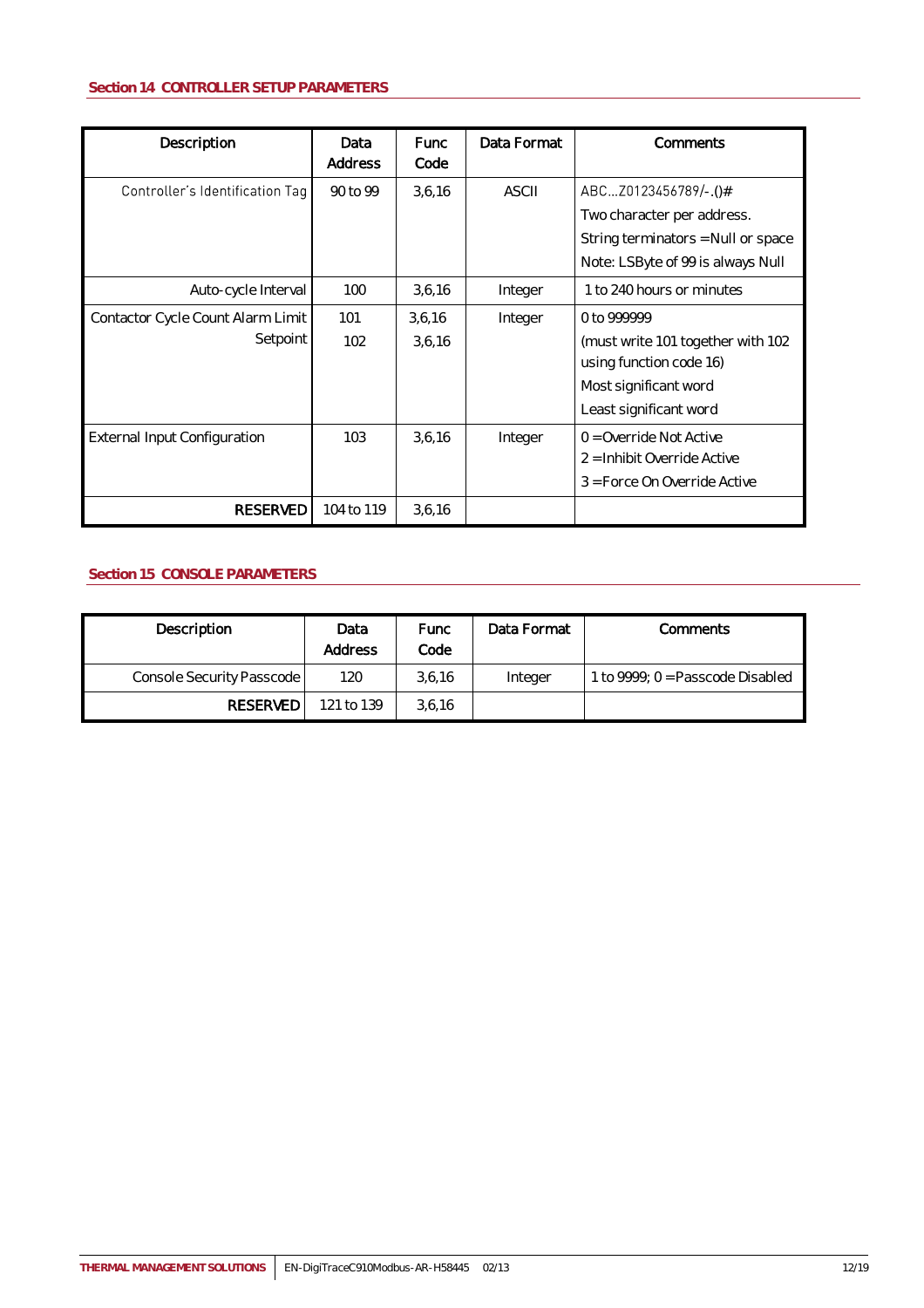## <span id="page-12-0"></span>**Section 16 COMMUNICATION PARAMETERS**

| Description                      | Data<br><b>Address</b> | <b>Func</b><br>Code | Data<br>Format | Comments                                                                                                   |
|----------------------------------|------------------------|---------------------|----------------|------------------------------------------------------------------------------------------------------------|
| <b>MODBus Address</b>            | 140                    | 3,6,16              | Integer        | 1 to 247                                                                                                   |
| Communications Protocol          | 141                    | 3,6,16              | Integer *      | $0 = HTCBus, 1 = MODBus ASCII$<br>$2 = MODBus RTU$                                                         |
| <b>Communications Baud Rate</b>  | 142                    | 3,6,16              | Integer *      | 0=auto, $1=300$ , $2=600$ , $3=1200$ ,<br>$4=2400, 5=4800, 6=9600$                                         |
| Communications MODBus Parity     | 143                    | 3,6,16              | Integer *      | $0 =$ none, 1= odd, 2 = even                                                                               |
| Communications I/O Driver        | 144                    | 3,6,16              | Integer *      | $0 = auto, 1 = modem,$<br>$2 = RS-232$ , $3 = RS-485$                                                      |
| <b>Communications Profile</b>    | 145                    | 3,6,16              | Integer *      | $0 = \text{auto}$<br>$1 = 300$ baud modem<br>$2 = 1200$ baud modem<br>$4 = RS-485$<br>$5 = 3$ -wire RS-232 |
| Communications TX Delay          | 146                    | 3,6,16              | Integer *      | Time delay before reply is sent<br>0 to 250 in 10 msec. units                                              |
| Communications Activity Time-out | 147                    | 3,6,16              | Integer        | 0 to 255 seconds (used for load<br>shedding and remote override)                                           |
| <b>RESERVED</b>                  | 148 to 159             | 3,6,16              |                |                                                                                                            |

\* Changes will not take effect until the controller is reset again.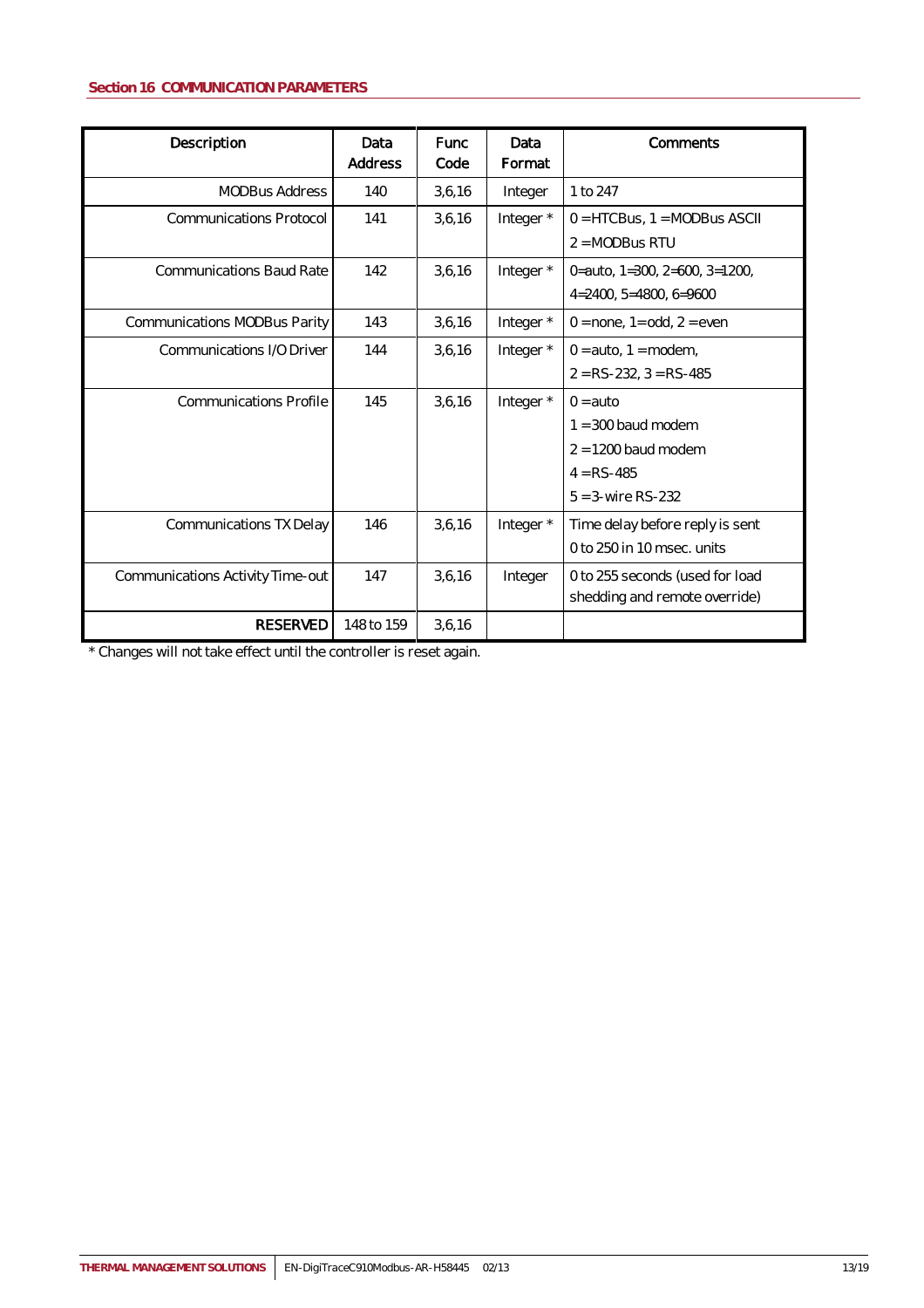<span id="page-13-0"></span>

| Description                       | Data<br>Address   | Func<br>Code | Data Format | Comments                                                                                                                |
|-----------------------------------|-------------------|--------------|-------------|-------------------------------------------------------------------------------------------------------------------------|
| Wall-clock Day of Week            | 160               | 3,16         | Integer *   | Sunday = $0$<br>Monday = $1$<br>Tuesday = $2$<br>Wednesday = $3$<br>Thursday = $4$<br>$Friday = 5$<br>Saturday = $6$    |
| Wall-clock Hour                   | 161               | 3,16         | Integer*    | $0 - 23$                                                                                                                |
| Wall-Clock Minute                 | 162               | 3,16         | Integer*    | $0 - 59$                                                                                                                |
| Wall-clock Seconds                | 163               | 3,16         | Integer*    | $0 - 59$                                                                                                                |
| <b>RESERVED</b>                   | 164 to 169        | 3,6,16       |             |                                                                                                                         |
| Schedule Cycle Period             | 170               | 3,6,16       | Integer     | Default = $400$<br>60 - 3600 seconds                                                                                    |
| Economy Duty Cycle                | 171               | 3,6,16       | Integer     | Default = $33$<br>0 - 100 as percentage                                                                                 |
| Maintain Duty Cycle               | 172               | 3,6,16       | Integer     | Default = $66$<br>0 - 100 as percentage                                                                                 |
| Economy Setpoint                  | 173               | 3,6,16       | Temperature | Default = $16^{\circ}$ C<br>Range: -17.7C to 93.3C                                                                      |
| Maintain Setpoint                 | 174               | 3,6,16       | Temperature | Default = $21^{\circ}$ C<br>Range: -17.7C to 93.3C                                                                      |
| <b>RESERVED</b>                   | 175 to 179        | 3,6,16       |             |                                                                                                                         |
| <b>Bracketed High Setpoint</b>    | 180               | 3,6,16       | Temperature | Default = $-3^{\circ}$ C<br>Range: -17.7°C to 93.3°C                                                                    |
| <b>Bracketed Low Setpoint</b>     | 181               | 3,6,16       | Temperature | Default = $-15^{\circ}$ C<br>Range: -17.7°C to 93.3°C                                                                   |
| <b>RESERVED</b>                   | 182 to 189        | 3,6,16       |             |                                                                                                                         |
| Turn on Delay                     | 190               | 3,6,16       | Integer     | Default = $0$<br>Delay from the time EXT input closes<br>to the time trace is turned on.<br>Range: 0-1080 (0-18 hours)  |
| Turn off Delay<br><b>RESERVED</b> | 191<br>192 to 199 | 3,6,16       | Integer     | Default = $0$<br>Delay from the time EXT input closes<br>to the time trace is turned off.<br>Range: 0-1080 (0-18 hours) |
|                                   |                   | 3,6,16       |             |                                                                                                                         |

\* Must be written together in a single write operation.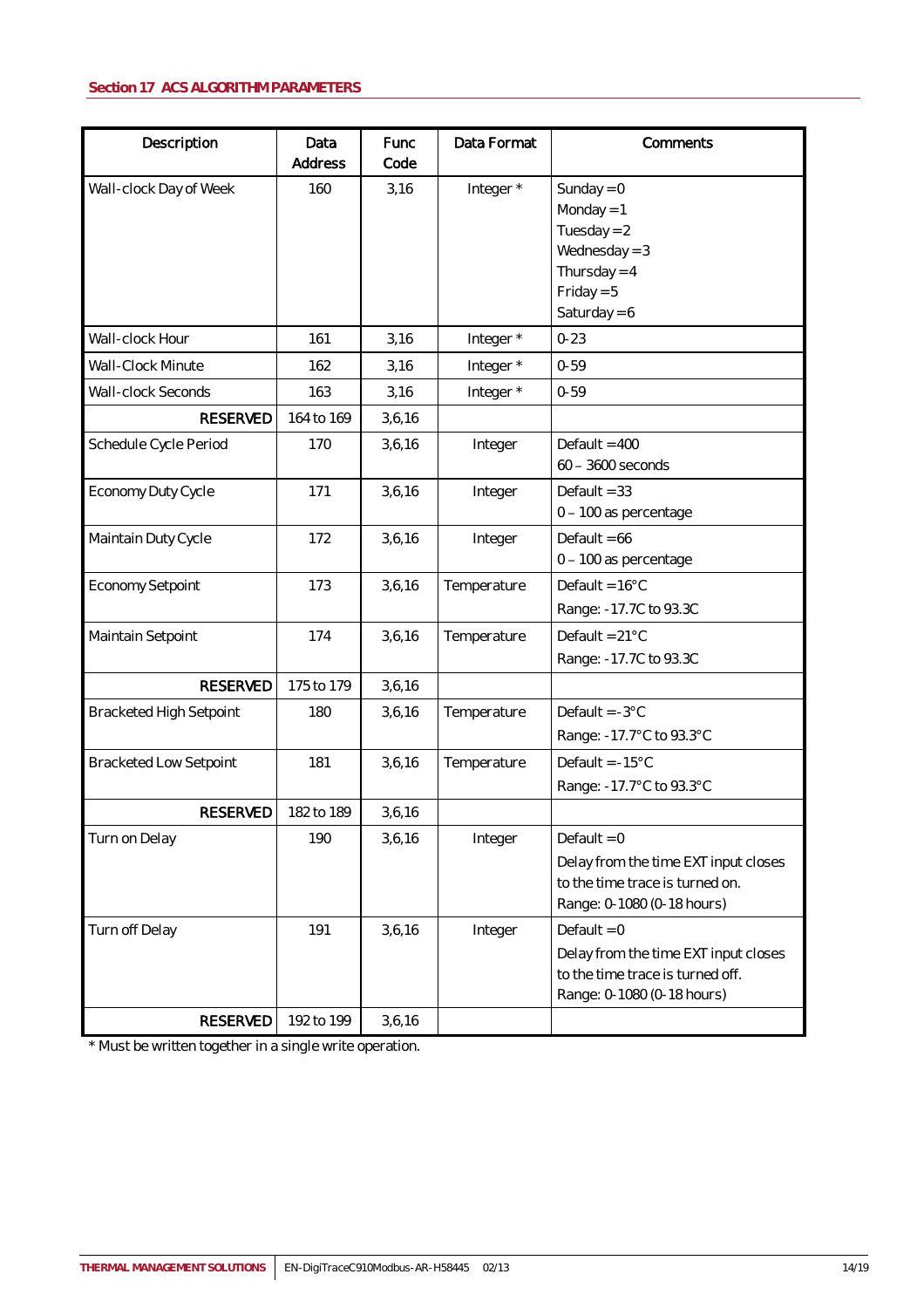<span id="page-14-0"></span>

| Description               | Data<br>Address | Func Code | Data Format | Comments                                                   |
|---------------------------|-----------------|-----------|-------------|------------------------------------------------------------|
| Sunday 12AM - 3:30 AM     | 200             | 3,6,16    | Integer     |                                                            |
| Sunday 4AM - 7:30AM       | 201             | 3,6,16    | Integer     |                                                            |
| Sunday 8AM -11:30 AM      | 202             | 3,6,16    | Integer     |                                                            |
| Sunday 12 PM - 3:30 PM    | 203             | 3,6,16    | Integer     |                                                            |
| Sunday 4PM - 7:30PM       | 204             | 3,6,16    | Integer     |                                                            |
| Sunday 8PM -11:30 PM      | 205             | 3,6,16    | Integer     |                                                            |
| Monday 12AM - 3:30 AM     | 206             | 3,6,16    | Integer     |                                                            |
| Monday 4AM - 7:30AM       | 207             | 3,6,16    | Integer     |                                                            |
| Monday 8AM -11:30 AM      | 208             | 3,6,16    | Integer     |                                                            |
| Monday 12 PM - 3:30 PM    | 209             | 3,6,16    | Integer     |                                                            |
| Monday 4PM - 7:30PM       | 210             | 3,6,16    | Integer     |                                                            |
| Monday 8PM -11:30 PM      | 211             | 3,6,16    | Integer     | 0 is least significant bit, 15 is<br>Most significant bit. |
| Tuesday 12AM - 3:30 AM    | 212             | 3,6,16    | Integer     | Bits 0/1 first/earliest half                               |
| Tuesday 4AM - 7:30AM      | 213             | 3,6,16    | Integer     | hour<br>bits                                               |
| Tuesday 8AM -11:30 AM     | 214             | 3,6,16    | Integer     | 2/3 second half hour                                       |
| Tuesday 12 PM - 3:30 PM   | 215             | 3,6,16    | Integer     | Bits 4/5 third half hour<br>Bits 6/7 fourth half hour      |
| Tuesday 4PM - 7:30PM      | 216             | 3,6,16    | Integer     | Bits 8/9 fifth half hour                                   |
| Tuesday 8PM -11:30 PM     | 217             | 3,6,16    | Integer     | Bits 10/11 sixth half hour<br>Bits 12/13 seventh half hour |
| Wednesday 12AM - 3:30 AM  | 218             | 3,6,16    | Integer     | Bits 14/15 eighth/latest half                              |
| Wednesday 4AM - 7:30AM    | 219             | 3,6,16    | Integer     | hour                                                       |
| Wednesday 8AM -11:30 AM   | 220             | 3,6,16    | Integer     |                                                            |
| Wednesday 12 PM - 3:30 PM | 221             | 3,6,16    | Integer     | Default for $all = 0$ .                                    |
| Wednesday 4PM - 7:30PM    | 222             | 3,6,16    | Integer     | For each 2 bit segment:                                    |
| Wednesday 8PM -11:30 PM   | 223             | 3,6,16    | Integer     | $Off = 0$                                                  |
| Thursday 12AM - 3:30 AM   | 224             | 3, 6, 16  | Integer     | $Economy = 1$                                              |
| Thursday 4AM - 7:30AM     | 225             | 3, 6, 16  | Integer     | Maintain $= 2$<br>$On = 3$                                 |
| Thursday 8AM -11:30 AM    | 226             | 3,6,16    | Integer     |                                                            |
| Thursday 12 PM - 3:30 PM  | 227             | 3,6,16    | Integer     |                                                            |
| Thursday 4PM - 7:30PM     | 228             | 3,6,16    | Integer     |                                                            |
| Thursday 8PM -11:30 PM    | 229             | 3,6,16    | Integer     |                                                            |
| Friday 12AM - 3:30 AM     | 230             | 3,6,16    | Integer     |                                                            |
| Friday 4AM - 7:30AM       | 231             | 3,6,16    | Integer     |                                                            |
| Friday 8AM -11:30 AM      | 232             | 3,6,16    | Integer     |                                                            |
| Friday 12 PM - 3:30 PM    | 233             | 3, 6, 16  | Integer     |                                                            |
| Friday 4PM - 7:30PM       | 234             | 3,6,16    | Integer     |                                                            |
| Friday 8PM -11:30 PM      | 235             | 3, 6, 16  | Integer     |                                                            |
| Saturday 12AM - 3:30 AM   | 236             | 3, 6, 16  | Integer     |                                                            |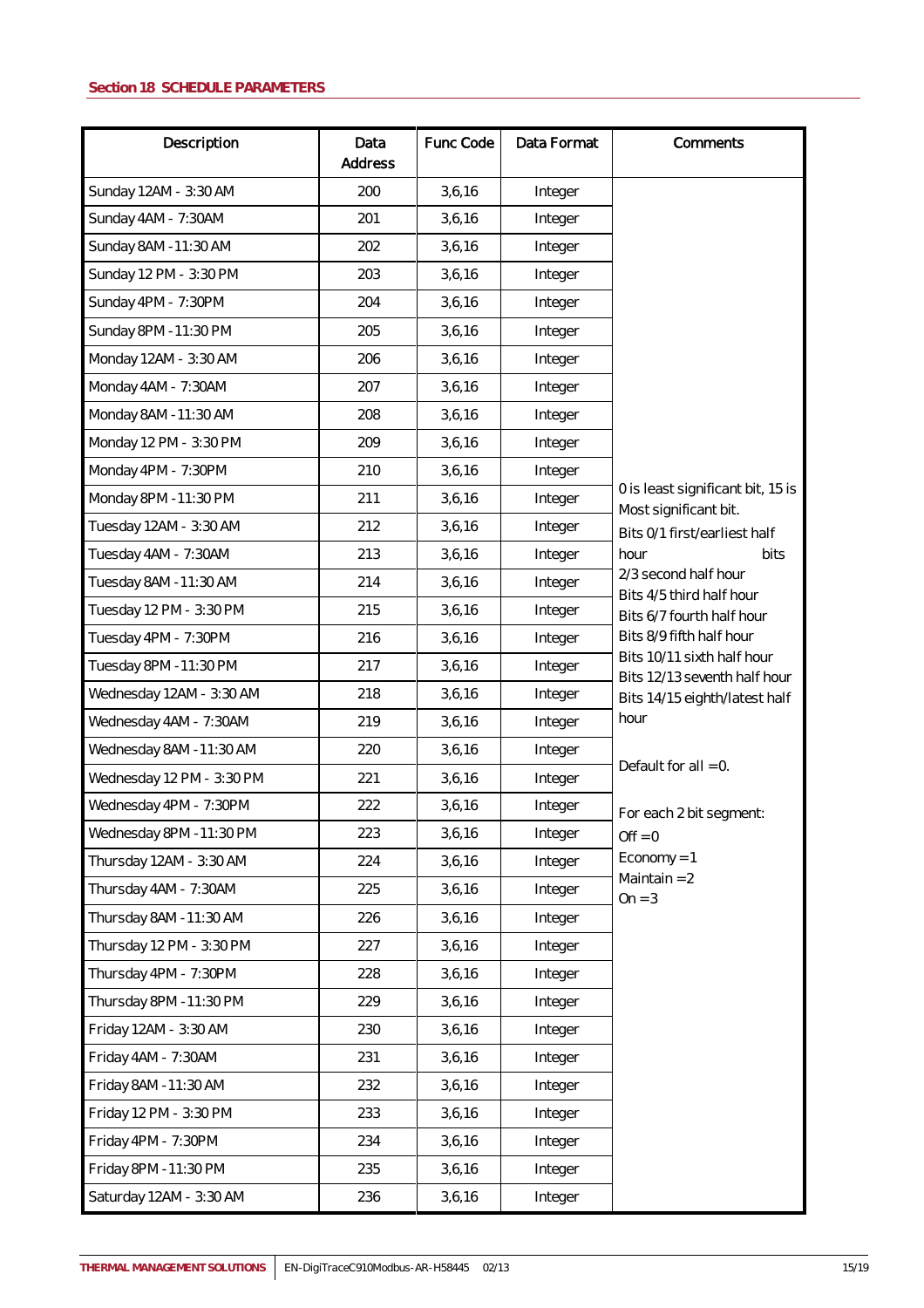| Saturday 4AM - 7:30AM    | 237        | 3,6,16 | Integer |  |
|--------------------------|------------|--------|---------|--|
| Saturday 8AM -11:30 AM   | 238        | 3,6,16 | Integer |  |
| Saturday 12 PM - 3:30 PM | 239        | 3,6,16 | Integer |  |
| Saturday 4PM - 7:30PM    | 240        | 3,6,16 | Integer |  |
| Saturday 8PM -11:30 PM   | 241        | 3.6.16 | Integer |  |
| NOT USED                 | 243 to 511 | 3,6,16 |         |  |

## <span id="page-15-0"></span>**Section 19 ALARM STATUS**

| Description                 | Data<br><b>Address</b> | Func Code | Data Format  | Comments               |
|-----------------------------|------------------------|-----------|--------------|------------------------|
|                             |                        |           |              |                        |
| High TS1                    | $\mathbf 0$            | 1, 5, 15  | Alarm Status | Alarm mask not applied |
| Low TS1                     | 1                      | 1,5,15    | Alarm Status | Alarm mask not applied |
| TS 1 Failure                | $\overline{2}$         | 1, 5, 15  | Alarm Status | Alarm mask not applied |
| High TS 2                   | 3                      | 1,5,15    | Alarm Status | Alarm mask not applied |
| Low TS 2                    | $\overline{4}$         | 1,5,15    | Alarm Status | Alarm mask not applied |
| TS 2 Failure                | 5                      | 1, 5, 15  | Alarm Status | Alarm mask not applied |
| Control TS Failure          | 6                      | 1,5,15    | Alarm Status | Alarm mask not applied |
| Low Load Current            | 7                      | 1, 5, 15  | Alarm Status | Alarm mask not applied |
| High Ground Fault           | 8                      | 1,5,15    | Alarm Status | Alarm mask is applied  |
| Ground Fault Trip           | 9                      | 1, 5, 15  | Alarm Status | Alarm mask is applied  |
| Contactor Cycle Count       | 10                     | 1,5,15    | Alarm Status | Alarm mask not applied |
| Switch Failure              | 11                     | 1, 5, 15  | Alarm Status | Alarm mask not applied |
| <b>EEROM Data Failure</b>   | 12                     | 1,5,15    | Alarm Status | Alarm mask not applied |
| Serial EEROM Not Responding | 13                     | 1, 5, 15  | Alarm Status | Cannot be masked       |
| Modem Chip ID Is Invalid Or | 14                     | 1, 5, 15  | Alarm Status | Cannot be masked       |
| Modem Baud Rate Is Invalid  |                        |           |              |                        |
| <b>RESERVED</b>             | 15 to 22               | 1,5,15    |              |                        |
| Wall-clock invalid          | 23                     | 1, 5, 15  | Alarm Status | Cannot be masked       |
| TS1 High Temp. Cutoff       | 24                     | 1,5,15    | Alarm Status | Alarm mask not applied |
| TS2 High Temp. Cutoff       | 25                     | 1, 5, 15  | Alarm Status | Alarm mask not applied |
| <b>RESERVED</b>             | 26 to 39               | 1,5,15    |              |                        |

Alarm Status = Bit is only set by the controller when an alarm condition is detected. Writing 0 clears the bit.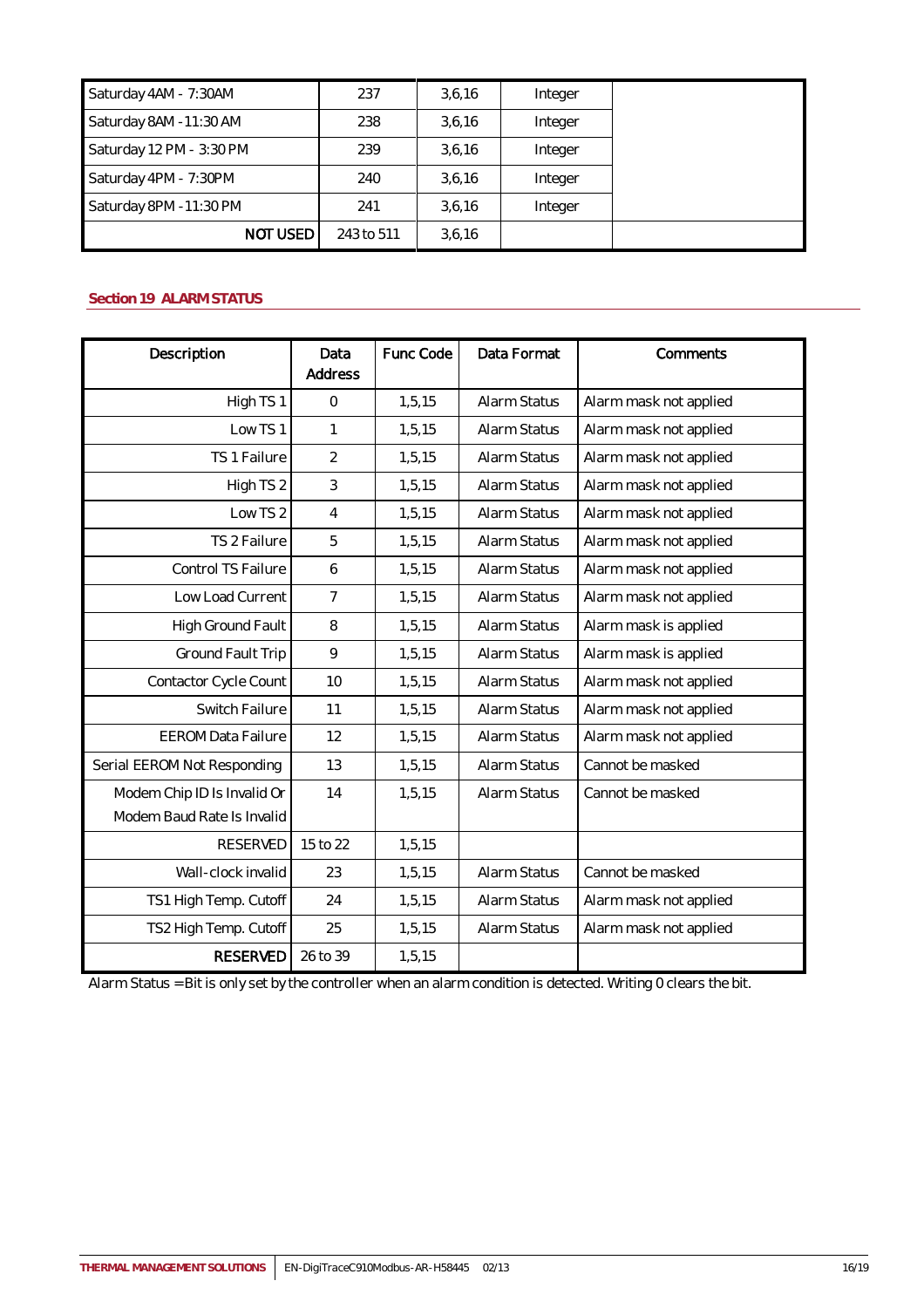<span id="page-16-0"></span>

| Description                              |                 | Data<br>Address      | Func Code | Data<br>Format | Comments                                                                                     |
|------------------------------------------|-----------------|----------------------|-----------|----------------|----------------------------------------------------------------------------------------------|
| TS1 Hi Temp Cutoff<br>TS2 Hi Temp Cutoff | Alarm Mask      | 40 to 65<br>64<br>65 | 1,5,15    | Option         | $0 =$ alarm disabled, $1 =$ alarm<br>enabled. One-to-one<br>correspondence with Alarm Status |
|                                          | <b>RESERVED</b> | 66 to 119            | 1,5,15    |                |                                                                                              |

## <span id="page-16-1"></span>**Section 21 DATABASE SYNCHRONIZATION PARAMETERS**

| Description                        | Data<br><b>Address</b> | Func Code | Data<br>Format | Comments          |
|------------------------------------|------------------------|-----------|----------------|-------------------|
| Controller Was Reset               | 120                    | 1.5.15    | <b>Status</b>  | $0 = no, 1 = yes$ |
| Local Console Modified Database    | 121                    | 1.5.15    | <b>Status</b>  | $0 = no, 1 = yes$ |
| Remote Device modified<br>Database | 122                    | 1.5.15    | <b>Status</b>  | $0 = no, 1 = yes$ |
| Database Potentially Modified      | 123                    | 1.5.15    | <b>Status</b>  | $0 = no$ always   |
| <b>RESERVED</b>                    | 124 to 139             | 1,5,15    |                |                   |

Status = Bit can only be set by the controller. Writing a 0 will clear the bit.

## <span id="page-16-2"></span>**Section 22 CONTROLLER SETUP PARAMETERS**

| Description                    | Data<br>Address | <b>Func</b><br>Code | Data<br>Format | Comments                                                                                                                                                                                  |
|--------------------------------|-----------------|---------------------|----------------|-------------------------------------------------------------------------------------------------------------------------------------------------------------------------------------------|
| Console Units In Imperial      | 140             | 1,5,15              | Option         | $0 =$ metric (°C, mm), 1 = imperial<br>$(°F,$ inches)                                                                                                                                     |
| TS Fail Mode                   | 141             | 1,5,15              | Option         | $0 =$ Fail off, 1 = Fail on                                                                                                                                                               |
| Alarm Output Normally Open     | 142             | 1,5,15              | Option         | $0 = no$ (normally closed), $1 = yes$                                                                                                                                                     |
| Auto-Cycle Enabled             | 143             | 1,5,15              | Option         | $0 = no, 1 = yes$                                                                                                                                                                         |
| Auto-Cycle Interval In Minutes | 144             | 1,5,15              | Option         | $0 = no$ (hours), $1 = yes$ (minutes)                                                                                                                                                     |
| Override Source                | 145             | 1,5,15              | Option         | $0 =$ remote<br>$1 = ext. input$<br>'1' is only allowed if the controller's<br>'external input configuration'<br>register (data address 103) is either<br>set to 'inhibit' or 'force on'. |
| <b>RESERVED</b>                | 146 to 169      | 1,5,15              |                |                                                                                                                                                                                           |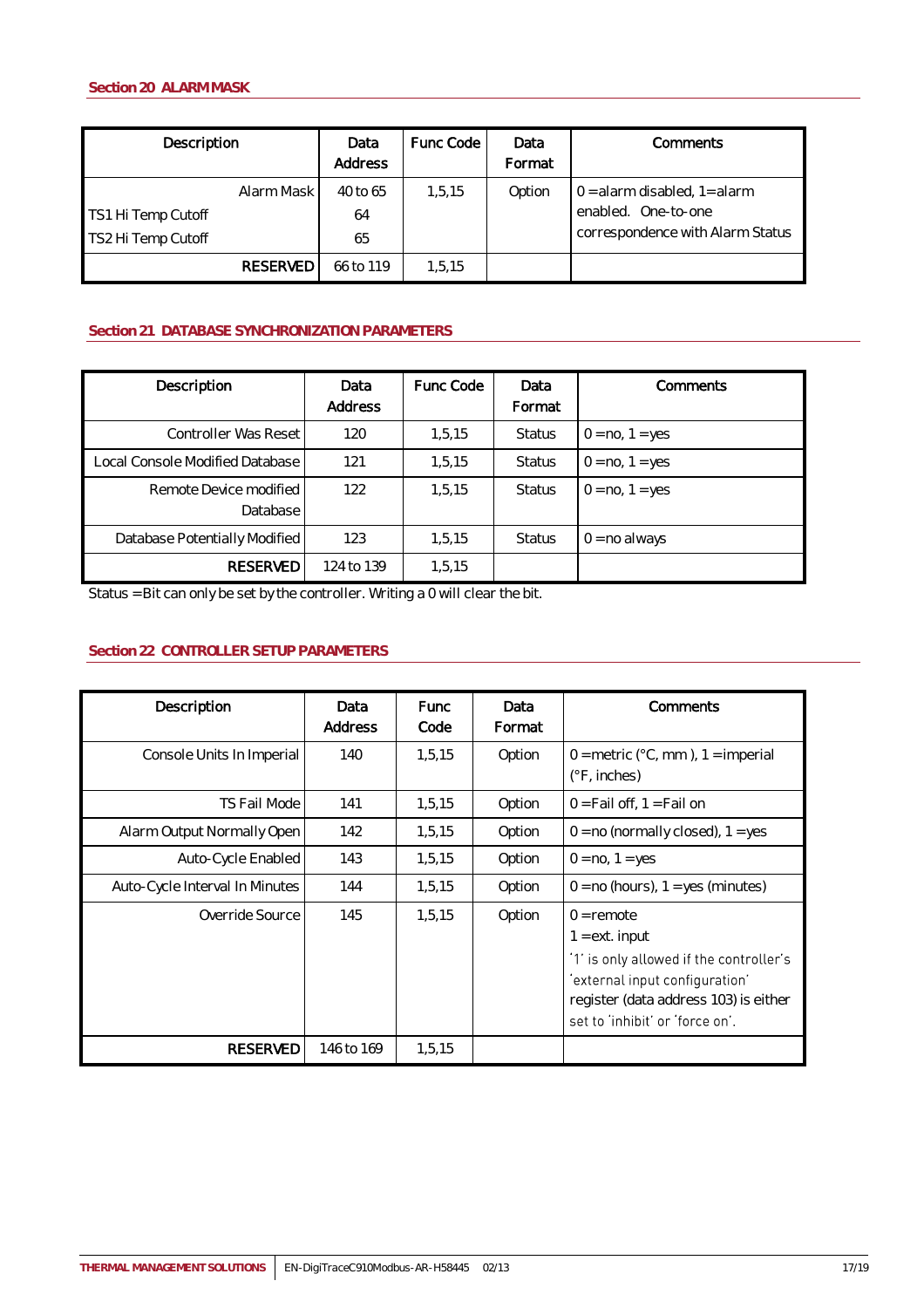## <span id="page-17-0"></span>**Section 23 RESET MAINTENANCE INFORMATION**

| Description                                                    | Data<br>Address | <b>Func</b><br>Code | Data Format | Comments              |
|----------------------------------------------------------------|-----------------|---------------------|-------------|-----------------------|
| Reset All Max/Min Temperatures                                 | 170             | 5, 15               | Write Only  | $\star$               |
| Reset Power Accumulator                                        | 171             | 5.15                | Write Only  | $\star$               |
| Reset Highest Instantaneous Load<br>Current Ever Measured      | 172             | 5.15                | Write Only  | $\star$               |
| Reset Highest Instantaneous Gnd<br>Fault Current Ever Measured | 173             | 5, 15               | Write Only  | $\star$               |
| Reset Contactor Cycle Count                                    | 174             | 5, 15               | Write Only  | $\star$               |
| Reset Number of Hours In Use                                   | 175             | 5, 15               | Write Only  | $\star$               |
| Force User Defaults                                            | 176             | 5,15                | Write Only  | All User values reset |
| <b>RESERVED</b>                                                | 177 to 179      | 5,15                |             |                       |

\* When using function code 5, write 0xFF00 to reset. When using function code 15, write a '1' to reset.

## <span id="page-17-1"></span>**Section 24 ACS COILS**

| Description       | Data<br>Address | Func Code | Data Format | Comments                                                                                                                            |
|-------------------|-----------------|-----------|-------------|-------------------------------------------------------------------------------------------------------------------------------------|
| Lock User Console | 180             | 1,5,15    | Option      | Unlocked = $0$<br>$Locked = 1$<br>When locked, the console does not<br>accept user input, and displays the<br>message "REMOTE MODE" |
| <b>RESERVED</b>   | 181 to 189      | 1,5,15    |             |                                                                                                                                     |
| Invert EXT Input  | 190             | 1.5.15    | Option      | $0 =$ Active high/closed<br>$1 =$ Active low/open                                                                                   |
| <b>NOT USED</b>   | 191 to 255      | 1,5,15    |             |                                                                                                                                     |